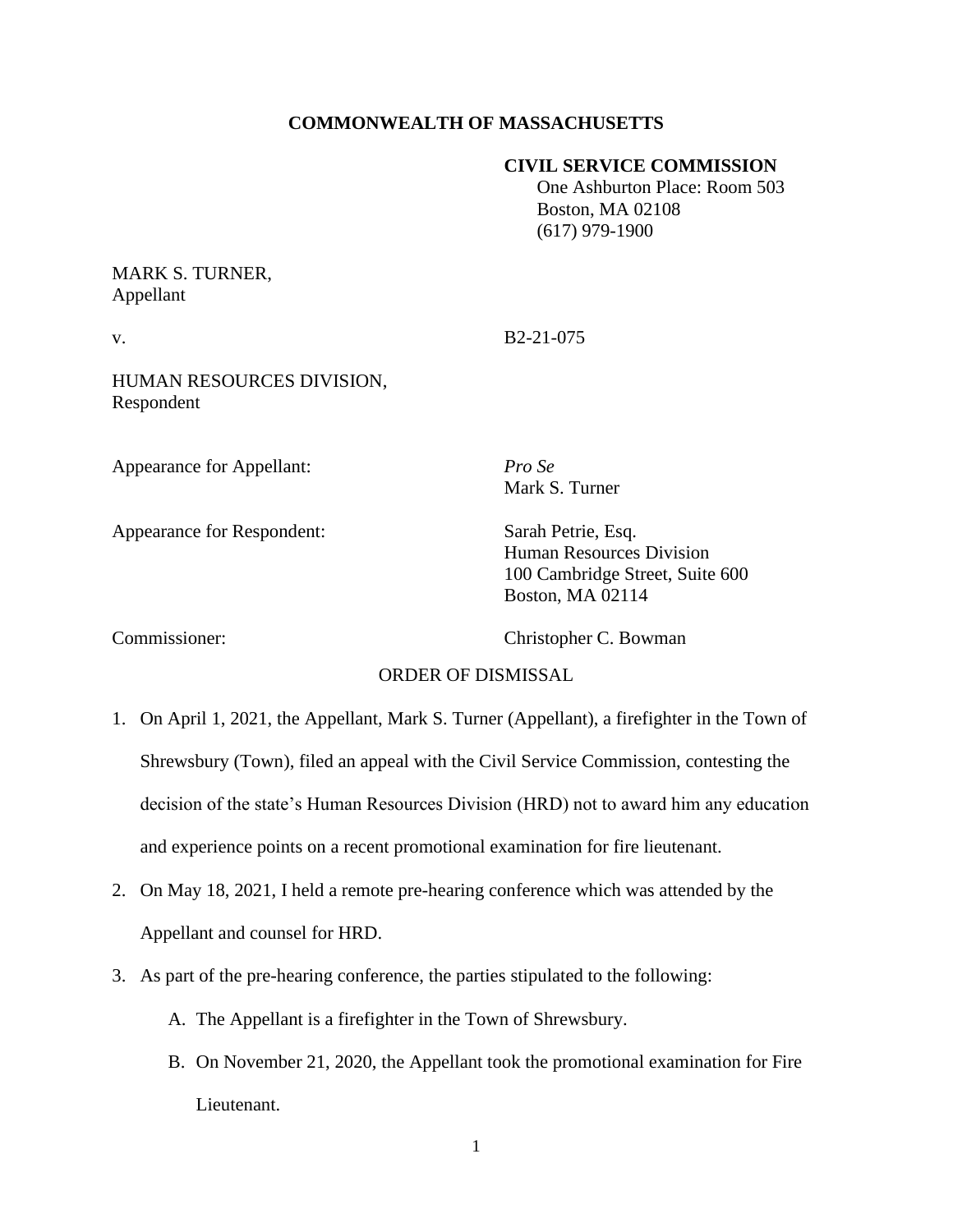- C. The deadline for completing the Education and Experience (E&E) portion of the examination was November 28, 2020.
- D. On January 19, 2021, HRD informed the Appellant that he had received a written score of 70; a 0 on the E/E portion for failing to complete the E/E portion; and a failing overall score.
- E. On March 29, 2021, the Appellant filed an appeal with HRD that was not within the seventeen-day statutory deadline for filing such an appeal.
- F. The Appellant filed an appeal with the Commission on April 1, 2021.
- 4. As part of the pre-hearing conference, I asked the Appellant if he had a confirmation email from HRD indicating that he completed the online E/E portion of the examination. The Appellant stated that he had a confirmation for applying for the examination and an autoreply email from HRD when he submitted the supporting documentation.
- 5. The Appellant acknowledged that he did not initiate and/or complete the online E/E portion of the examination, but, rather, only sent in the supporting documentation.

#### *Legal Standard for Summary Disposition*

An appeal may be disposed of on summary disposition when, "viewing the evidence in the light most favorable to the non-moving party", the undisputed material facts affirmatively demonstrate that the non-moving party has "no reasonable expectation" of prevailing on at least one "essential element of the case". See, e.g., Milliken & Co., v. Duro Textiles LLC, 451 Mass. 547, 550 n.6, (2008); Maimonides School v. Coles, 71 Mass.App.Ct. 240, 249 (2008); Lydon v. Massachusetts Parole Board, 18 MCSR 216 (2005).

### *Applicable Civil Service Law*

G.L. c. 31, § 2(b) addresses appeals to the Commission regarding persons aggrieved by "…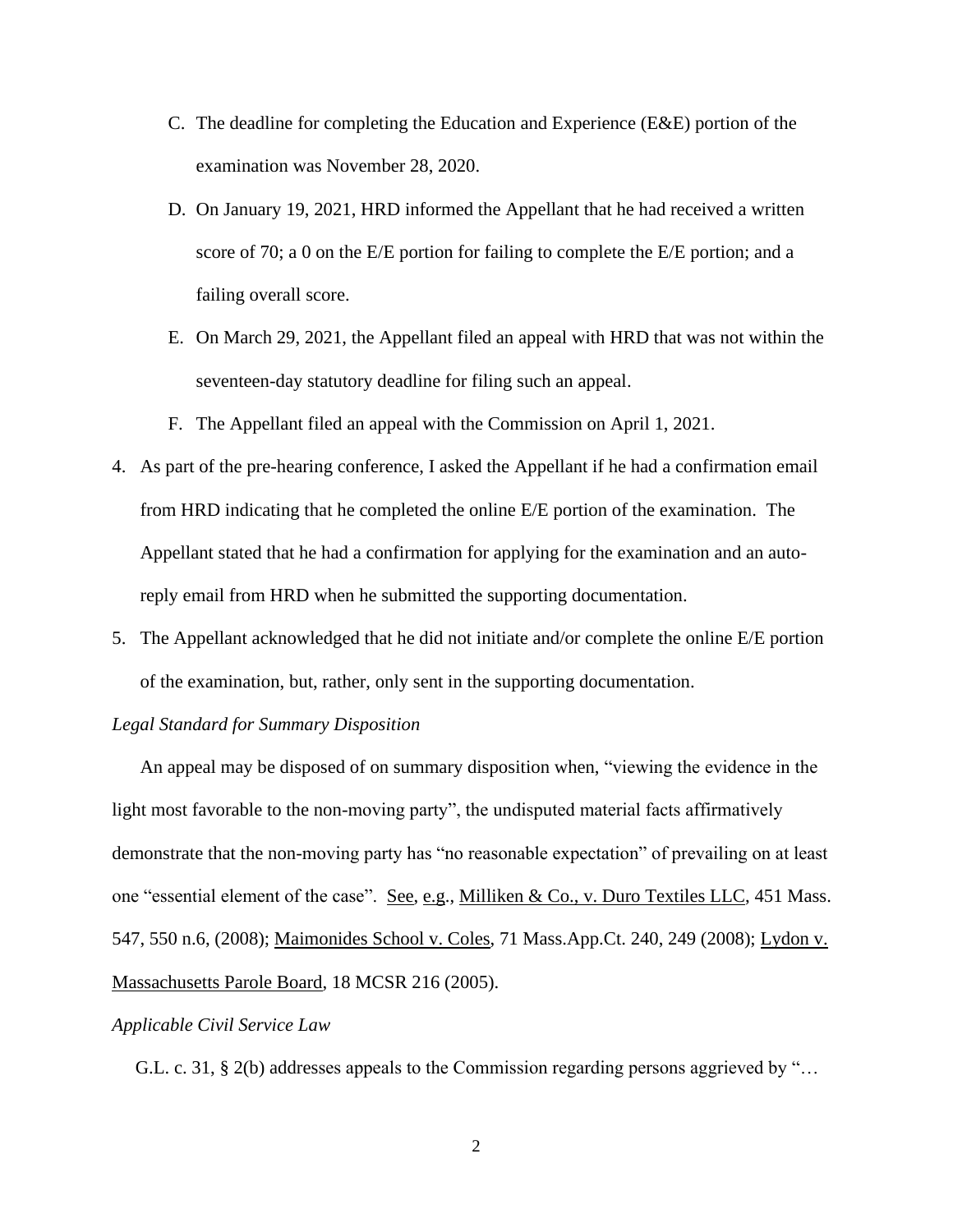any decision, action or failure to act by the administrator, except as limited by the provisions of section twenty-four relating to the grading of examinations …." It provides, *inter alia*, "No decision of the administrator involving the application of standards established by law or rule to a fact situation shall be reversed by the commission except upon a finding that such decision was not based upon a preponderance of evidence in the record." Id.

Pursuant to G.L. c. 31, § 5(e), HRD is charged with: "conduct[ing] examinations for purposes of establishing eligible lists." G.L. c. 31, § 22 states in relevant part: "In any competitive examination, an applicant shall be given credit for employment or experience in the position for which the examination is held."

 G.L. c. 31, § 24 allows for review by the Commission of exam appeals. Pursuant to § 24, "…[t]he commission shall not allow credit for training or experience unless such training or experience was fully stated in the training and experience sheet filed by the applicant at the time designated by the administrator."

 In Cataldo v. Human Resources Division, 23 MCSR 617 (2010), the Commission stated that " … under Massachusetts civil service laws and rules, HRD is vested with broad authority to determine the requirements for competitive civil service examinations, including the type and weight given as 'credit for such training and experience as of the time designated by HRD'". *Analysis*

 The facts presented as part of this appeal are not new to the Commission. In summary, promotional examinations, such as the one in question here, consist of two (2) components: the traditional written examination and the E&E component. HRD provides detailed instructions via email regarding how and when to complete the online E&E component of the examination. Most importantly, applicants are told that, upon completion of the E&E component, the applicant

3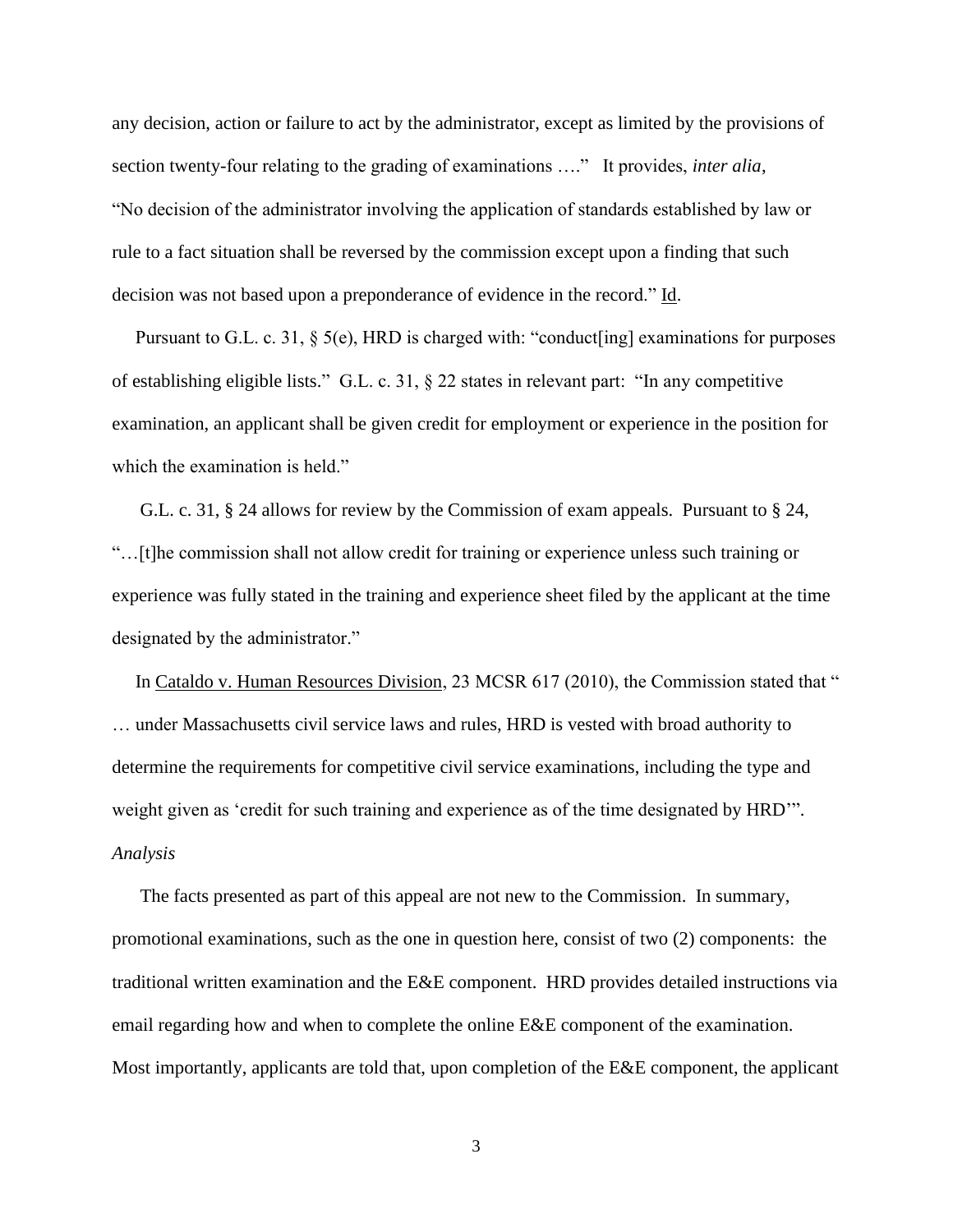will receive a confirmation email – and that the component is not complete unless and until the applicant receives this confirmation email.

 Here, it is undisputed that the Appellant sat for the written component of the fire lieutenant examination on November 21, 2020. He had until November 28, 2020 to complete the online E&E component of the examination. The Appellant acknowledges that he did not complete the E&E component of the examination. HRD has no record of the Appellant completing the E&E component, but, rather, only receiving supporting documentation.

 While I am not unsympathetic to the Appellant's plight here, it is undisputed that the Appellant did not complete the E&E component of the examination. Further, he failed to file a timely appeal with HRD.

 Consistent with a series of appeals regarding this same issue, in which applicants have been unable to show that they followed instructions and submitted the online E&E claim, intervention by the Commission is not warranted as the Appellant cannot show that he was harmed through no fault of his own.

 For this reason, and because he failed to file a timely appeal with HRD, the Appellant's appeal under Docket No. B2-21-075 is *dismissed.*

Civil Service Commission

*/s/ Christopher Bowman* Christopher C. Bowman Chairman

By a vote of the Civil Service Commission (Bowman, Chair; Camuso, Ittleman, Stein and Tivnan, Commissioners) on June 3, 2021.

Either party may file a motion for reconsideration within ten days of the receipt of this Commission order or decision. Under the pertinent provisions of the Code of Mass. Regulations, 801 CMR 1.01(7)(l), the motion must identify a clerical or mechanical error in this order or decision or a significant factor the Agency or the Presiding Officer may have overlooked in deciding the case. A motion for reconsideration does not toll the statutorily prescribed thirty-day time limit for seeking judicial review of this Commission order or decision.